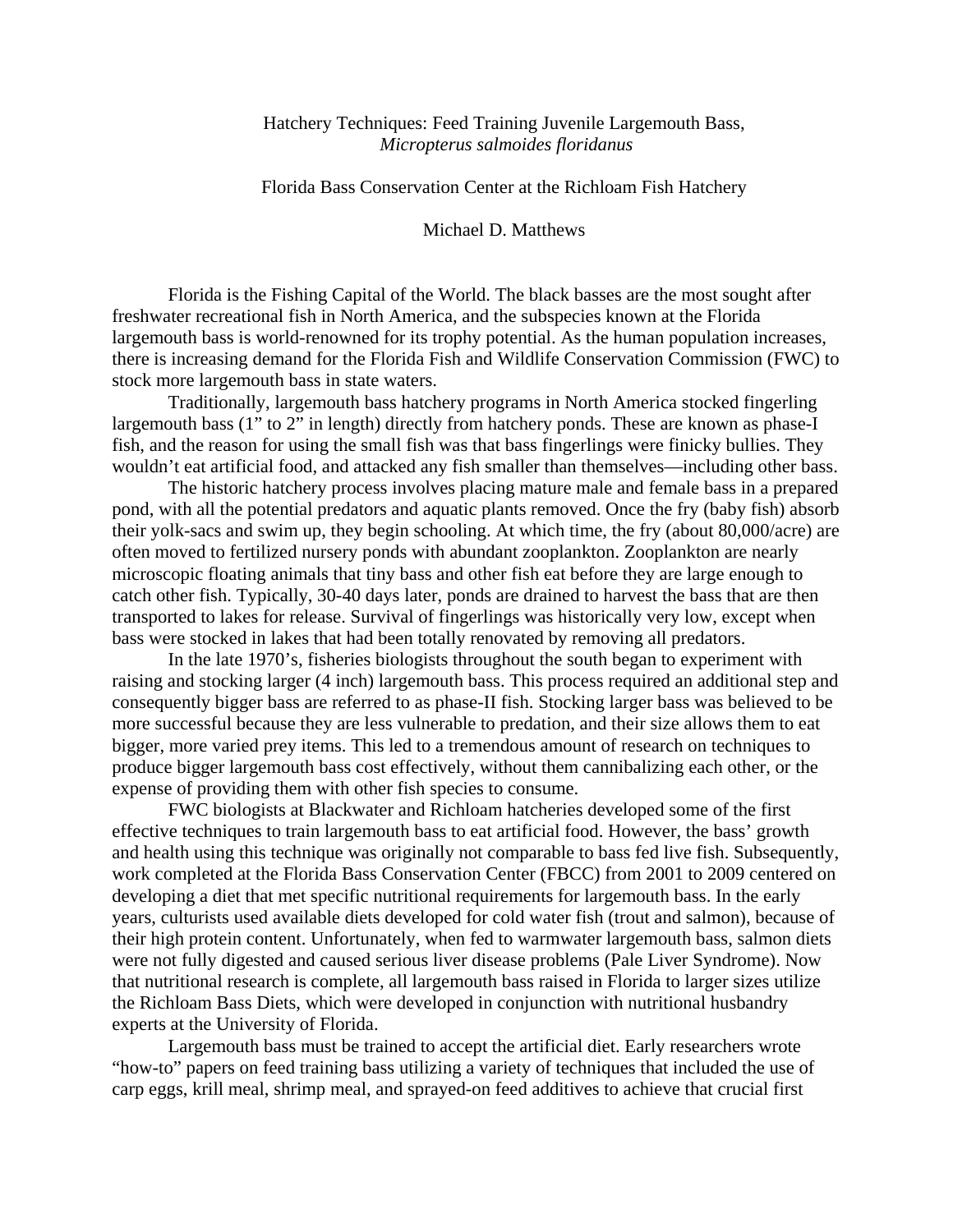step—getting the fish to recognize and accept non-swimming food items. Having tried several different strategies over the years, staff at the FBCC developed a feed training protocol which has been used successfully to raise largemouth bass fingerlings to more than 4 inches in 90 days on artificial diets.

### **The Current Production Process for Phase-II Bass**

#### Spawning:

At the FBCC, largemouth bass brood fish are allowed to spawn naturally in ponds, or sometimes they do so in concrete raceways on spawning mats. In the latter case, the eggs are removed from the mats and incubated in standard hatchery MacDonald jars that keep the eggs suspended in fresh flowing water until they hatch. When the eggs hatch, the yolk-sac fry are collected in aquaria. Artificial aeration and flowing fresh water take the place of the male bass that normally stays in the bed and fans the eggs to keep dirt from settling on them, to give them fresh oxygenated water and to keep predators away. When the yolk-sac is absorbed, the swim-up fry are transferred to prepared hatchery ponds for grow out on zooplankton through phase-1. They are then harvest as fingerling bass (1-2" long).

### Before Fingerling Bass are Pond Harvested:

At the FBCC*,* fingerling bass are harvested from nursery ponds and restocked in a 30-foot raceway equipped with automatic feeders. One day before fingerling bass are harvested and transported to the indoor tanks, staff prepare *Artemia* (brine shrimp, a freshwater invertebrate similar to the zooplankton they ate in the ponds) to assist in transitioning bass feeding on microscopic invertebrates to artificial diets. Once fingerling bass are moved to indoor tanks, they are fed every 30 minutes for 2-3 days. Bass are fed 24-hours a day, and uneaten feed must be cleaned regularly to ensure water quality remains adequate for developing juveniles.

#### Stocking the Receiving Tanks:

Successful feed training starts with the correct stocking density, ranging from 44 to 60 fingerling bass per gallon of water. By nature, bass are very aggressive and survival depends of how successful they are at capturing prey. By stocking training tanks at high densities, competition helps stimulate bass to take prepared diets.

#### Feed Training:

For the first day, largemouth bass fingerlings are offered brine shrimp as soon as they are stocked in a tank and every two hours thereafter for three days. On successive days, staff offer fingerlings a high protein starter feed (Otohime C-1) that is similar in size and color to live brine shrimp. The starter feed contains krill meal, which is a key attractant, and is essential during initial feed training. By the third day, Richloam Bass Diet (1-mm pellet) is mixed with the starter feed. Starting with 75% starter diet to 25% Richloam Diet, the amount of starter is slowly decreased until 100% Richloam Diet is being fed. Depending on fish size and water temperature, conversion to pure Richloam diet takes 4-10 days, with smaller fish and colder temperatures requiring more time.

Feeding can then be reduced to every 1-2 hours. Automatic overhead (Loudon type) feeders reduce manual labor. It is important when feeding to spread feed evenly "in front of the fish's nose." This ensures all bass have an opportunity to train on feed. Once trained, feeding frequency can be reduced to every 2-4 hours to achieve fast growth.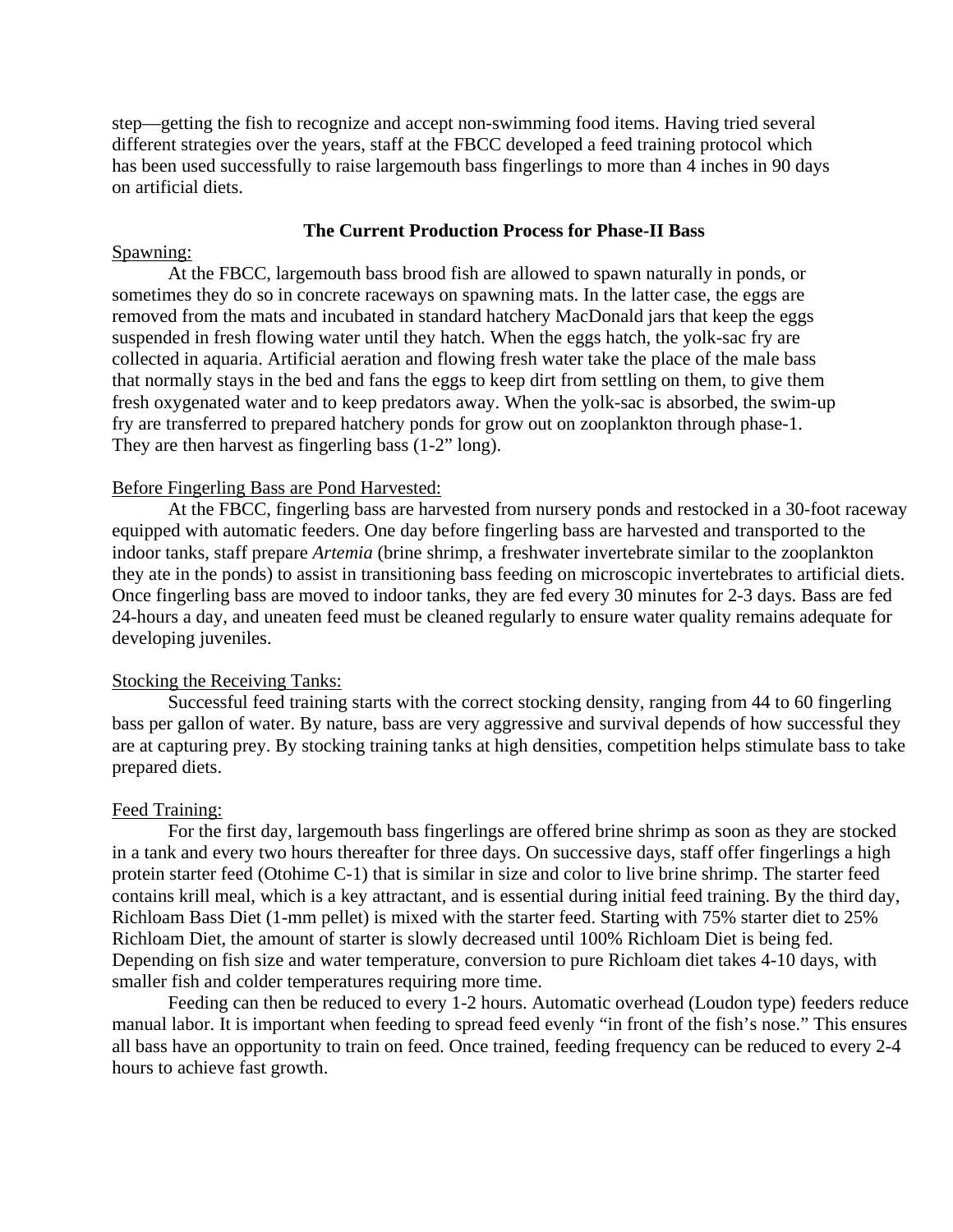# Return/Survival:

There are many variables that affect training success. Typical survival of bass subjected to feed training at the FBCC is about 70%. Although larger fish are easier to feed train than smaller fish, but fish as small as one inch can be successfully trained.

Research continues at the FWC hatcheries and in the field in ongoing efforts to make stocking as cost efficient and effective as possible. However stocking alone will never succeed, having quality habitat and anglers that respect the law and help promote conservation are essential to bass fishing success throughout Florida for now and the future.



Figure 1. Typical 4-inch, feed-trained Florida largemouth bass.